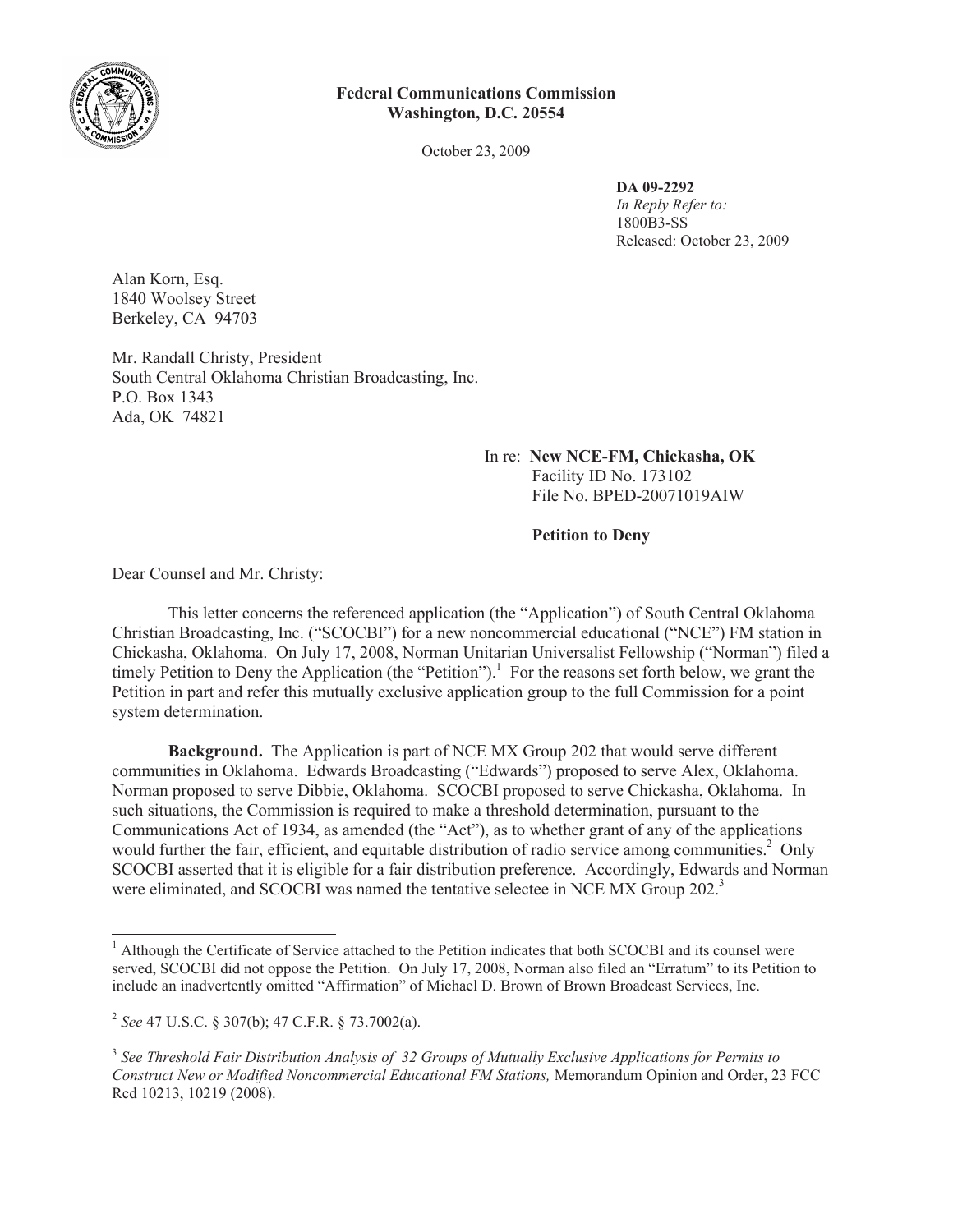An NCE FM applicant is eligible to receive a Section 307(b) fair distribution preference if it would provide a first or second NCE aural service (in the aggregate) to at least ten percent of the population, provided that this constitutes at least 2,000 people, within the proposed station's 60 dBu contour.<sup>4</sup> If more than one applicant in a mutually exclusive group qualifies for a preference, we compare first service population coverage totals.<sup>5</sup> An applicant will receive a dispositive fair distribution preference by proposing to serve at least 5,000 more potential listeners than the next highest applicant's first service population total.<sup>6</sup> If no applicant is entitled to a first service preference, we will consider combined first and second service population totals and apply the same 5,000-listener threshold.

As noted above, in NCE MX Group 202, only SCOCBI claimed that it is eligible for a fair distribution preference. In addition, only SCOCBI asserted that it was entitled to a combined first and second service preference. Based on SCOCBI's submissions and calculations,<sup>7</sup> it appeared to qualify for a dispositive combined first and second NCE-service preference. Accordingly, pursuant to Section 73.7004 of the Commission's Rules (the "Rules"), $\frac{8}{3}$  we identified SCOCBI as the tentative selectee in NCE MX Group 202.<sup>9</sup> On June 30, 2008, the staff accepted the Application for filing and established a 30-day period for filing petitions to deny.<sup>10</sup> On July 17, 2008, Norman timely filed its Petition.

**Discussion.** Pursuant to the Act, petitions to deny must provide properly supported allegations of fact that, if true, would establish a substantial and material question of fact that grant of the application would be *prima facie* inconsistent with Section 309(a).<sup>11</sup> We find that Norman presents specific factual allegations sufficient to meet this standard.

5 *See* 47 C.F.R. § 73.7002(b). *See also Deadline for NCE Settlements and Supplements Extended to July 19, 2001; Date for Calculating Comparative Qualifications Remains June 4, 2001,* Public Notice, 16 FCC Rcd 10892*,* 10893 (MB rel. May 24, 2001).

6 *Id.*

<sup>7</sup> SCOCBI's 60 dBu contour encompasses 17,957 people. SCOCBI's claimed aggregated first and second NCE service is 17,214 people. *See* SCOCBI's Application, Questions III(1), III(2), and associated exhibits. Thus, it claimed that it would provide combined first and second NCE service to ten percent of the population within its 60 dBu contour and to more than 2,000 people.

8 47 C.F.R. § 73.7004.

9 *See* n.3, *supra.*

<sup>10</sup> *See id.*

<sup>4</sup> *See* 47 C.F.R. § 73.7002(b). With respect to population information, applicants were to use the 2000 Census data, if available by June 4, 2001. *See Supplements and Settlements to Pending Closed Groups of Noncommercial Educational Broadcast Applications Due by June 4, 2001,* Public Notice*,* 16 FCC Rcd 6893 (MB rel. Mar. 22, 2001). Applicants were also to base their "fair distribution" analysis on the "snap shot" date of June 4, 2001, which is applicable unless the applicant subsequently makes engineering changes that would diminish its comparative position. *Id*.

<sup>11</sup> *See, e.g., WWOR-TV, Inc.,* Memorandum Opinion and Order, 6 FCC Rcd 193, 197 n.10 (1990), *aff'd sub nom. Garden State Broadcasting L.P. v. FCC*, 996 F.2d 386 (D.C. Cir. 1993), *rehearing denied* (Sept. 10, 1993); *Area Christian Television, Inc.*, Memorandum Opinion and Order, 60 RR 2d 862, 864 (1986) (petitions to deny must contain adequate and specific factual allegations sufficient to warrant the relief requested).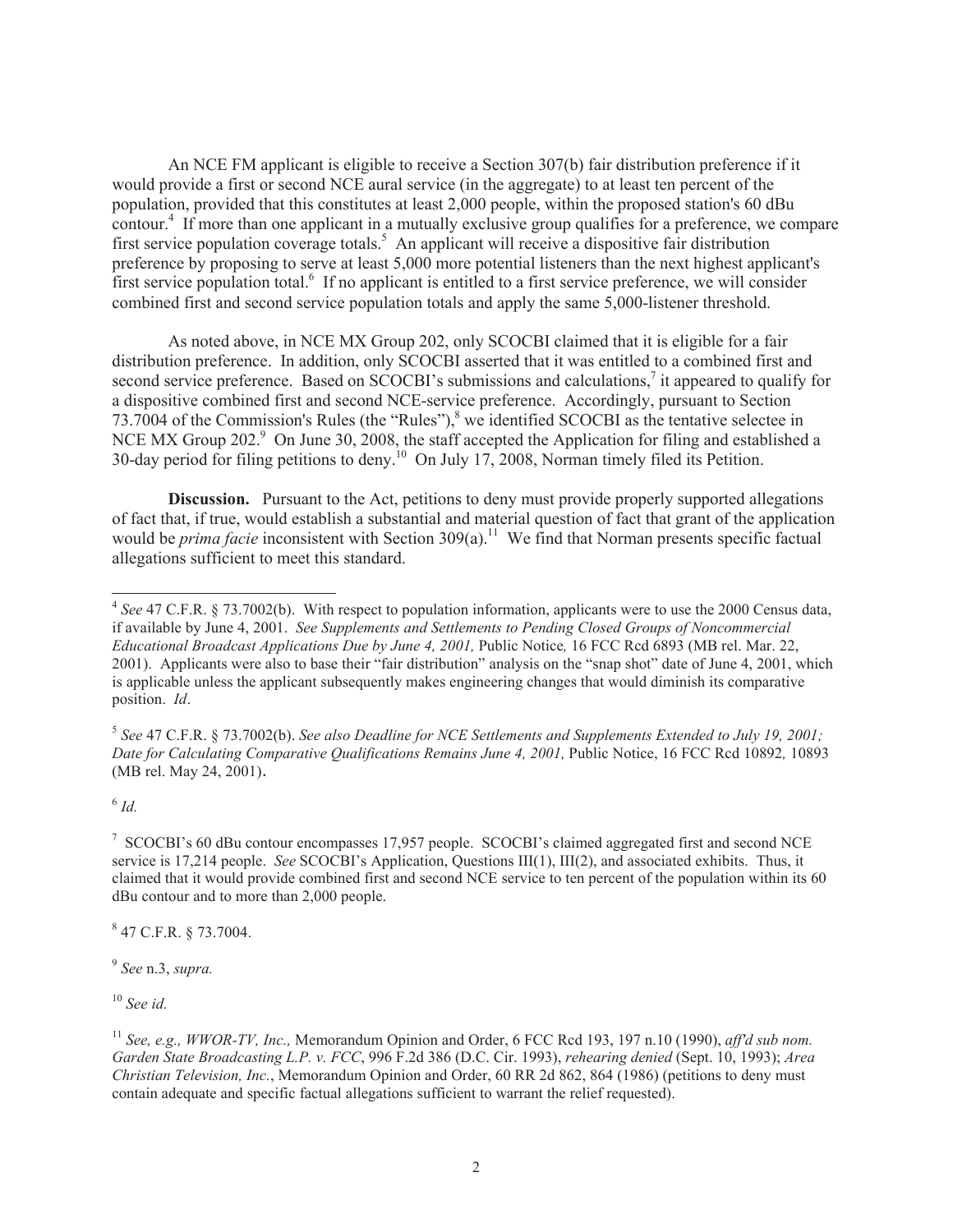In its Petition, Norman challenges SCOCBI's Section 307(b) fair distribution claim, arguing that In its return, ivoring changes becomes become border of the analysis omits the contour of unbuilt NCE station KFXU(FM) at Chickasha.<sup>12</sup> Specifically, Norman attaches to its Petition an Engineering Statement prepared by Brown Broadcast Services, Inc., which states, in part:

The SCOC[BI] contour is almost completely encompassed by the contour of KMSI (LIC), Moore, OK – located to the northeast, and is partly overlapped by the contour of KJRF (LIC), Lawton, OK – located to the southwest. The SCOC[BI] contour is also largely overlapped by the original CP of KFXU, Chickasha, OK. . . . SCOC[BI] neglected to include the KFXU CP in their [sic] Fair Distribution calculations, and therein lies the difference in results.<sup>14</sup>

Norman argues that SCOCBI's failure to analyze the overlapping contour of KFXU(FM) is fatal to its claim for a fair distribution preference under Section 307(b). We agree. On August 7, 2007, the Media Bureau released a Public Notice specifically requiring that NCE applicants include the construction permits of unbuilt FM stations when calculating whether they are entitled to a preference under Section 307(b) of the Act.<sup>15</sup> Our engineering staff's analysis verifies that SCOCBI failed to account for unbuilt NCE station KFXU(FM) in its fair distribution analysis. In addition, the engineering staff analysis supports Norman's claim that SCOCBI provides a second aural NCE service to only 55 people or 0.3 percent of the population within the station's 60 dBu service contour. To be entitled to a fair distribution preference under Section 307(b), an applicant must provide first or second NCE service to at least 2,000 people and ten percent of the population within the station's 60 dBu service contour.<sup>16</sup> Therefore, SCOCBI was not entitled to a fair distribution preference, and all applications in NCE MX Group 202 are comparable in this regard. Accordingly, we rescind SCOCBI's tentative selectee status.

**Conclusion/Actions.** For the reasons set forth above, IT IS ORDERED that the Petition to Deny filed by Norman Unitarian Universalist Fellowship on July 17, 2008, IS GRANTED in part and IS DENIED in all other respects.

 $12$  Petition at 1, 2.

<sup>13</sup> *See* Petition at Exhibit 2.

<sup>14</sup> Petition at 2; *see also id.*

<sup>15</sup> *See Media Bureau Announces NCE FM New Station and Major Change Filing Procedures for October 12- October 19, 2007 Window: Limited Filing Freeze to Commence September 8, 2007, Public Notice, 22 FCC Rcd* 15050, 15052 (MB rel. Aug. 7, 2007) ("NCE first and second services calculations must include outstanding permits for unbuilt NCE FM stations."); *see also Baker v. FCC*, 834 F.2d 181 (D.C. Cir. 1987) (only granted construction permits considered in Section 307(b) comparative analyses).

<sup>16</sup> *See* 47 C.F.R. § 73.7002(b).